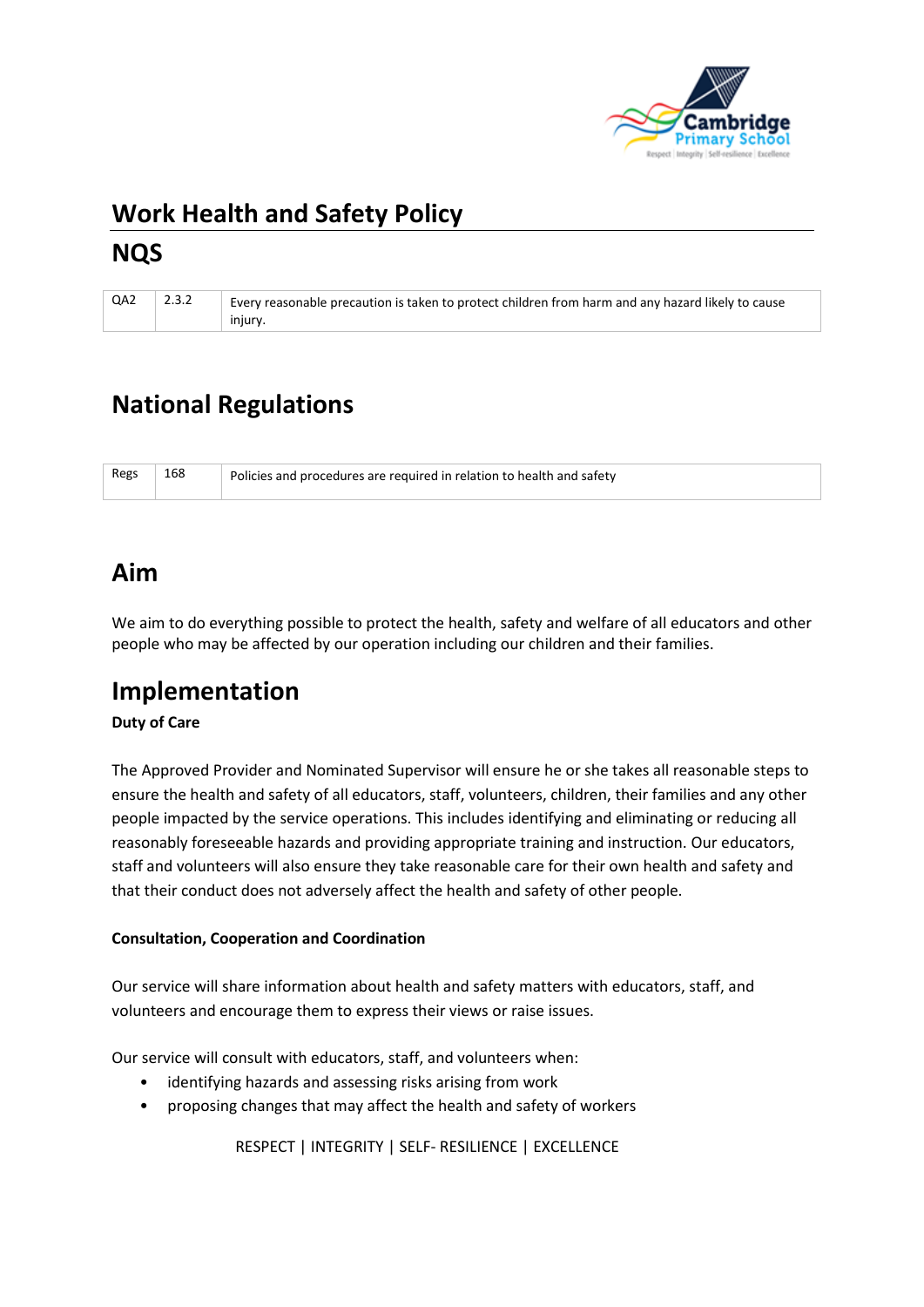

• Carrying out activities prescribed by the Work Health and Safety Regulation.

Our service will also consult with educators, staff, and volunteers when making decisions about:

- ways to eliminate or minimise risks
- the adequacy of their facilities
- consultation procedures
- resolving health and safety issues
- monitoring their health and safety or the safety of workplace conditions
- how to provide health and safety information and training.

Consultation with our educators, staff, volunteers means:

- relevant work health and safety information is shared
- they have a reasonable chance to express their views
- they are given a reasonable opportunity to contribute to the decision making process
- their views are taken into account
- they are advised of the outcome of the consultation in a timely manner.

Our educators, staff, and volunteers are entitled to:

- elect a health and safety representative
- request the formation of a health and safety committee
- cease unsafe work
- have health and safety issues resolved in accordance with an agreed issue resolution procedure
- not be discriminated against for raising health and safety issues.

#### **Health and safety representatives**

Our educators and staff can elect Health and Safety Representatives (HSRs). If a request is made for a HSR, our Approved Provider/Nominated Supervisor will:

- commence negotiations with workers about the number of HSRs and any deputy HSRs, and which workers will be represented by the HSRs (in groups called work groups) within 14 days.
- give all educators and staff the chance to nominate as a HSR and to vote in an election if there is more than 1 candidate.
- notify workers of the outcome of the negotiations as soon as possible.

The Approved Provider/Nominated Supervisor must keep a current list of all HSRs and deputy HSRs and display a copy at the workplace. The list must also be given to the Workplace Health and Safety Regulator.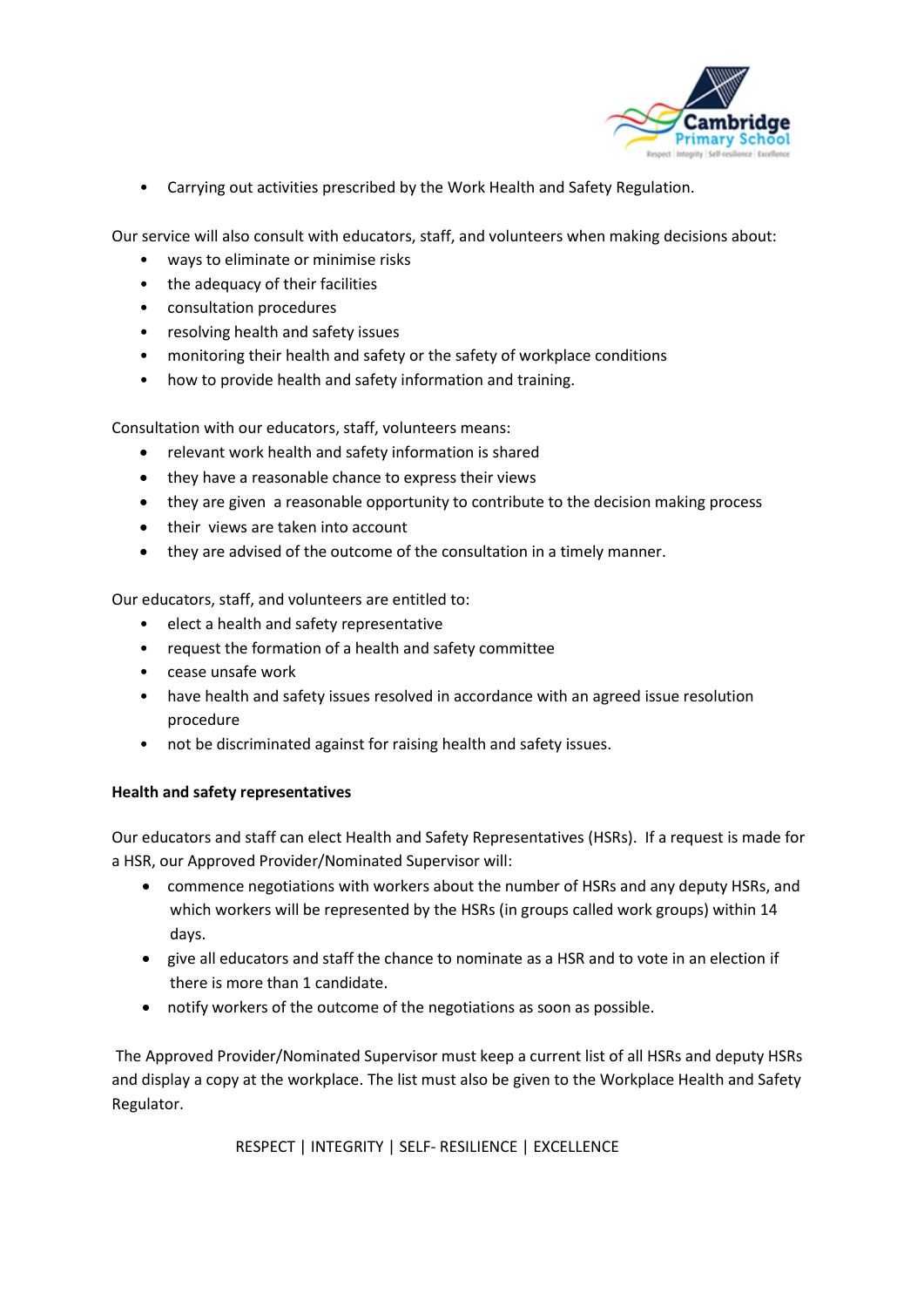

#### A HSR can:

- inspect the workplace of their work group
- accompany a workplace health and safety inspector during an inspection
- be present at an interview with a worker that the HSR represents (with their consent) and the Approved Provider/Nominated Supervisor or an inspector about health and safety issues
- request a health and safety committee be established
- monitor compliance measures by the Approved Provider/Nominated Supervisor
- represent the work group in health and safety matters
- investigate complaints from members of the work group
- inquire into any risk to the health or safety of workers in the work group
- request the assistance of any person, including a union, whenever necessary.
- issue Provisional Improvement Notices in the form and manner prescribed in the legislation (these Notices must be adhered to and displayed)
- direct workers to cease unsafe work where the HSR considers there is a serious health and safety risk if consultations the Approved Provider/Nominated Supervisor do not resolve the issue.

Our service will ensure HSRs and deputy HSRs:

- are never prevented from carrying out any of their duties
- are able to give people assisting them access to the workplace
- can take paid leave to attend to their health and safety duties
- can take paid leave to attend an initial work health and safety course or annual refresher training approved by the regulator within 3 months of their request to attend. We will pay the course costs and reasonable expenses
- can access any resources, facilities and assistance that they reasonably require to undertake their duties.

HSRs or Deputy HSRs are elected for 3 years unless they leave the work group, are disqualified, resign or the majority of workers they represent agree they should not represent them. They are not personally liable for anything done, or not done, in good faith while carrying out their role.

#### **Health and Safety Committees**

A Health and Safety Committee (HSC) can facilitate cooperation between the Approved Provider and educators, staff and volunteers in developing and implementing measures to ensure health and safety at our service.

 RESPECT | INTEGRITY | SELF- RESILIENCE | EXCELLENCE At least 5 of our educators, staff, and volunteers can request the establishment of a HSC. We will establish a HSC within 2 months of a request. We can also establish a HSC without a request. At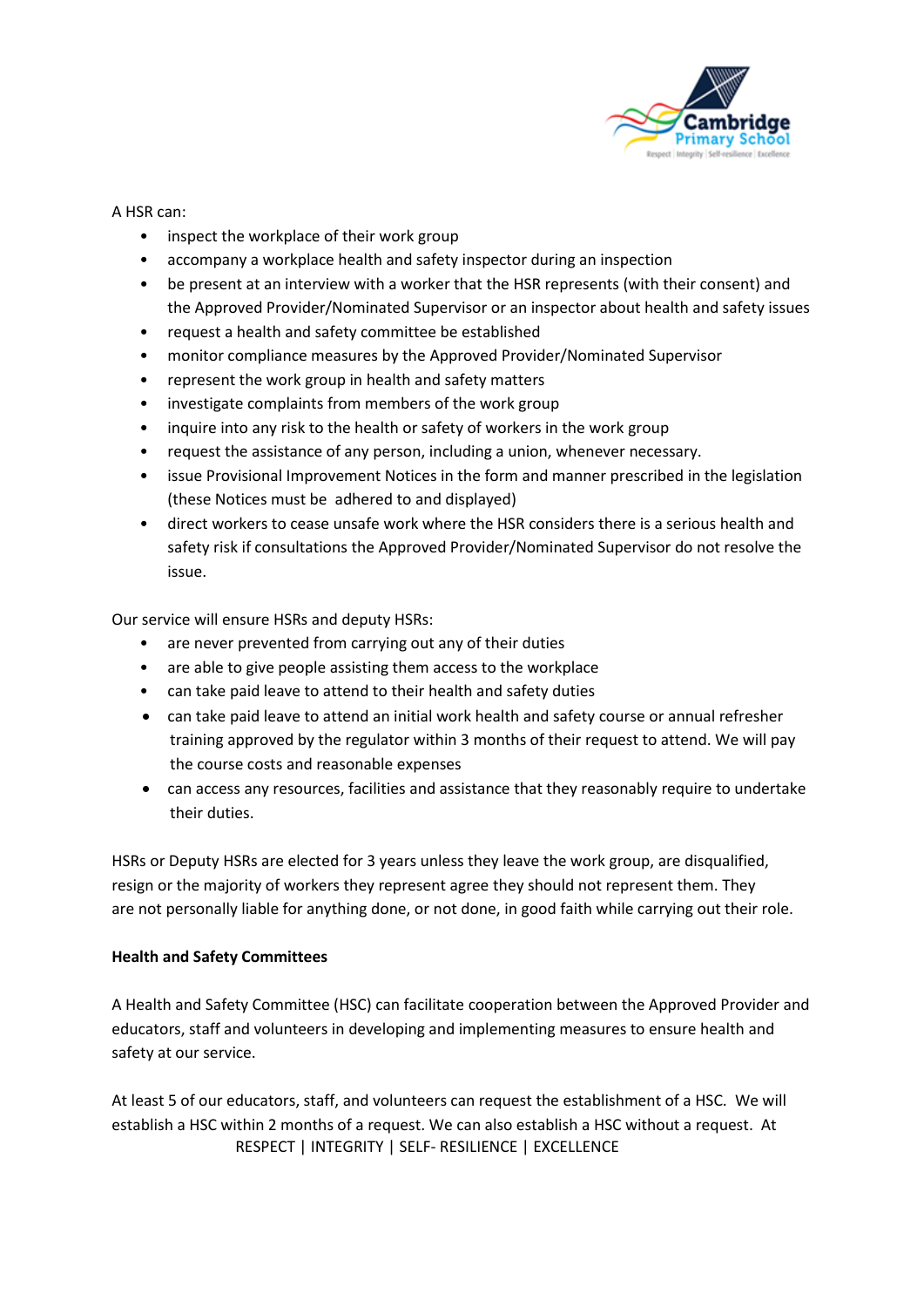

least half the members of a HSC won't have been nominated by the Approved Provider /Nominated Supervisor. A HSR can consent to be a member of the committee.

Our service will ensure:

- a HSC has access to any information related to workplace hazards and the health and safety of workers, except for personal or medical information which would identify individual workers.
- a HSC meets at least once every three months or at any reasonable time at the request of at least half of the committee members
- HSC members are able to take paid leave to comply with their health and safety duties.

#### **Notification of Death, Serious Injury or Illness**

The Approved Provider/Nominated Supervisor must notify the Workplace Health and Safety Regulator (WorkSafe Victoria - **(03) 9641 1444** or **1800 136 089**) as soon as they become aware of a death, or a serious injury or illness that results in:

- immediate treatment as an in-patient in a hospital, or
- immediate treatment for:
	- $\circ$  the amputation of any part of the body
	- o a serious head injury
	- o a serious eye injury
	- o a serious burn
	- o the separation of skin from an underlying tissue (such as degloving or scalping)
	- $\circ$  a spinal injury
	- o the loss of a bodily function
	- o serious lacerations or
- medical treatment within 48 hours of exposure to a substance.

A serious illness is:

- any infection to which the carrying out of work is a significant contributing factor, including any infection that is reliably attributable to carrying out work:
	- o with micro-organisms
	- o that involves providing treatment to a person
	- o that involves contact with human blood or body substances, or
	- o involves handling or contact with animals, animal hides, skins, wool or hair, animal carcasses or animal waste products.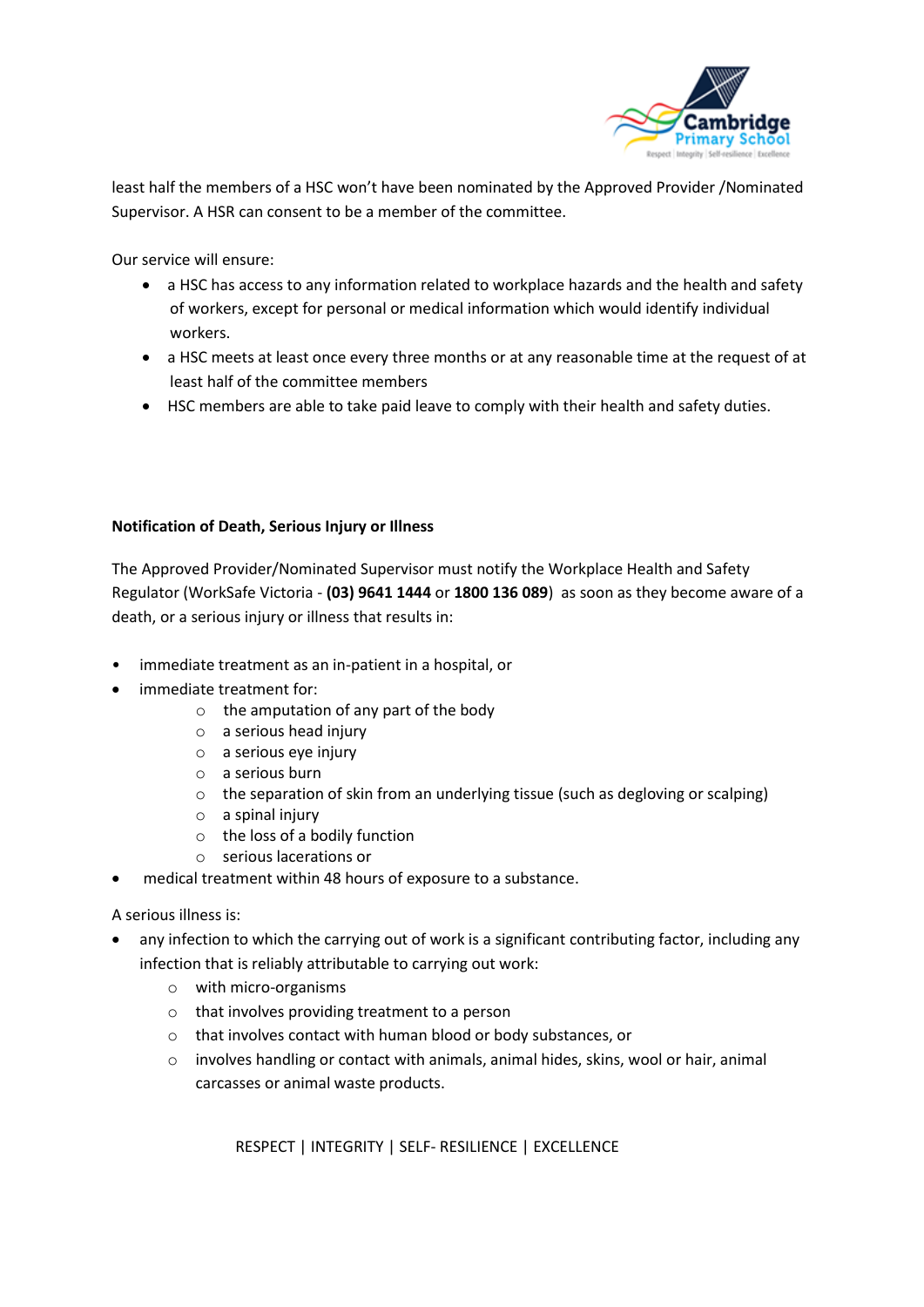

A dangerous incident is also notifiable under the legislation. Dangerous incidents include:

- an uncontrolled escape, spillage or leakage of a substance
- an uncontrolled implosion, explosion or fire
- an uncontrolled escape of gas or steam
- an uncontrolled escape of a pressurised substance
- electric shock
- the fall or release from a height of any plant, substance or thing
- the collapse, overturning, failure or malfunction of, or damage to, any plant that is required to be authorised for use in accordance with the regulations
- the collapse or partial collapse of a structure
- the collapse or failure of an excavation or of any shoring supporting an excavation
- the inrush of water, mud or gas in workings, in an underground excavation or tunnel

The approved provider or nominated supervisor must notify the regulator by telephone or in writing (including by facsimile or email) as soon as possible after the injury, illness or incident. If notified by telephone, the regulator may require a written notice of the incident within 48 hours. Records of the incident must be kept for at least 5 years from the date that the incident is notified. The approved provider/nominated supervisor must ensure the site where the incident occurred is left undisturbed as much as possible until an inspector arrives or as directed by the regulator.

### **Source**

**Education and Care Services National Regulations 2011 National Quality Standard Work Health and Safety Act 2011 Work Health and Safety Regulation 2011**

### **Review**

The policy will be reviewed annually by the Out of School Hours Care subcommittee of School Council.